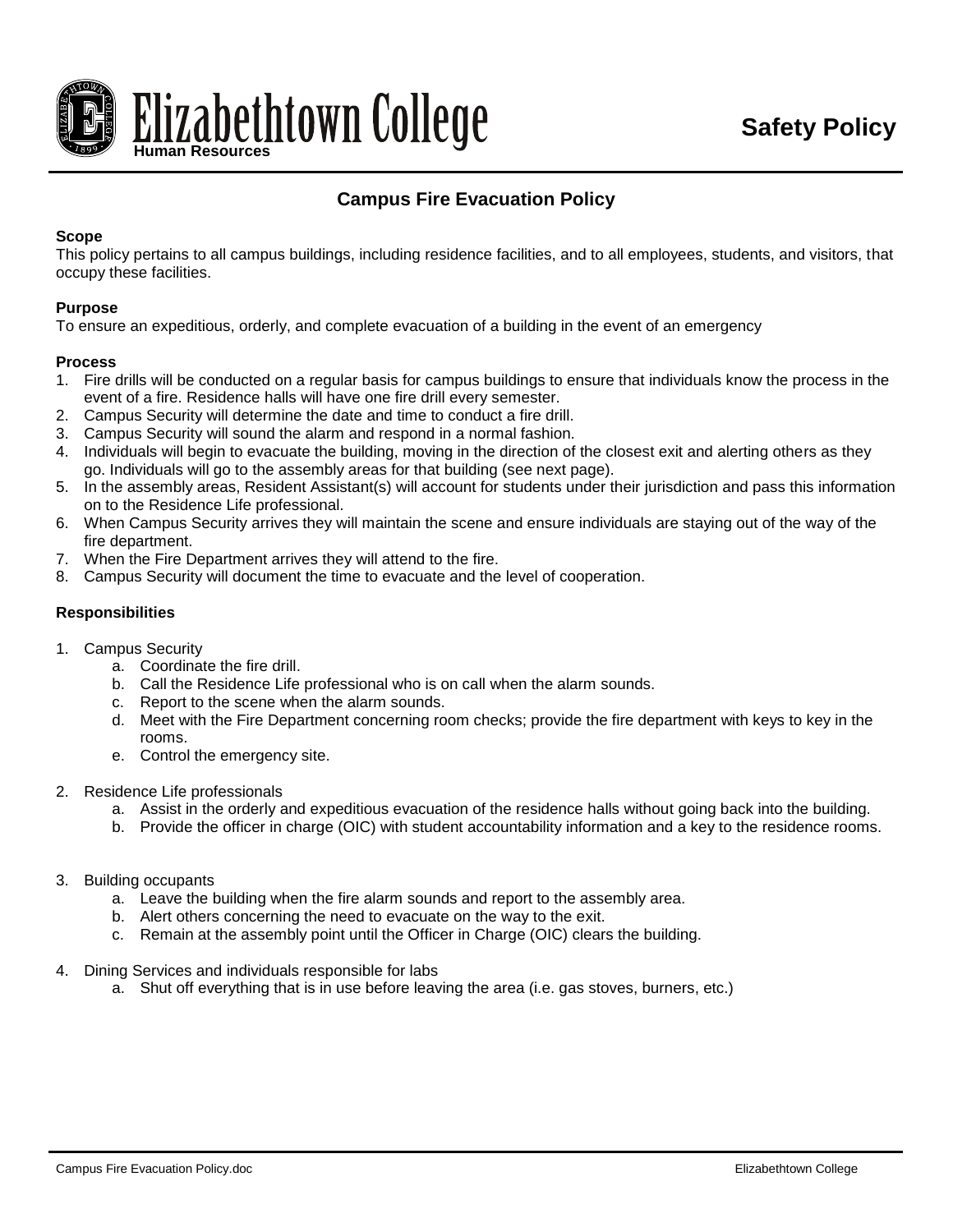

# **Assembly Points**

| <b>Building</b>             | <b>Assembly Point</b>                                                 |
|-----------------------------|-----------------------------------------------------------------------|
| Admissions (Leffler House)  | Sidewalk in front of house to the left                                |
| Alpha Hall                  | Lawn area in front of High Library Steps                              |
| Alumni House                | Sidewalk in front of house to the left                                |
| <b>Bowers Writers House</b> | College Hill (grass area between Founders and Bowers)                 |
| <b>Brinser</b>              | Lawn area between Brinser and Ober                                    |
| <b>Brossman Commons</b>     | Lawn area in front of High Library Steps                              |
| <b>Brown Building</b>       | Grass area east of parking lot                                        |
| <b>Campus Security</b>      | Lawn between Campus Security and Myer                                 |
| Esbenshade (Masters Center) | Academic Quad (grass area between Masters Center and<br>Thompson Gym) |
| Founders                    | College Hill (grass area between Founders and Bowers)                 |
| Hackman Apartments          | <b>Wolf Field</b>                                                     |
| <b>High Library</b>         | Lawn area in front of High Library Steps                              |
| Hoover                      | Academic Quad (grass area between Masters Center and                  |
|                             | Thompson Gym)                                                         |
| Leffler Chapel              | <b>Track</b>                                                          |
| Lyet (Masters Center)       | Academic Quad (grass area between Masters Center and                  |
|                             | Thompson Gym)                                                         |
| <b>Masters Center</b>       | Academic Quad (grass area between Masters Center and                  |
|                             | Thompson Gym)                                                         |
| <b>Mosaic House</b>         | Sidewalk in front of house to the left                                |
| Musser (Masters Center)     | Academic Quad (grass area between Masters Center and<br>Thompson Gym) |
| Myer                        | Lawn between Myer and Cedar Street                                    |
| Nicarry                     | Lawn between Wenger and Alpha Drive                                   |
| Ober                        | Lawn between Myer and Cedar Street                                    |
| Quads                       | Lawn between Wolf Field and Soccer Stadium                            |
| Residence Life (house)      | Lawn between Campus Security and Myer                                 |
| Royer                       | Dell                                                                  |
| Schlosser                   | Dell                                                                  |
| <b>SDLC</b> houses          | Sidewalk in front of house to the left                                |
| Steinman                    | Lawn between Wenger and Alpha Drive                                   |
| Thompson Gym/Jaywalk        | <b>Track</b>                                                          |
| Wenger                      | Lawn between Wenger and Alpha Drive                                   |
| Young Center                | <b>Track</b>                                                          |
| Zug                         | Lawn between Wenger and Alpha Drive                                   |